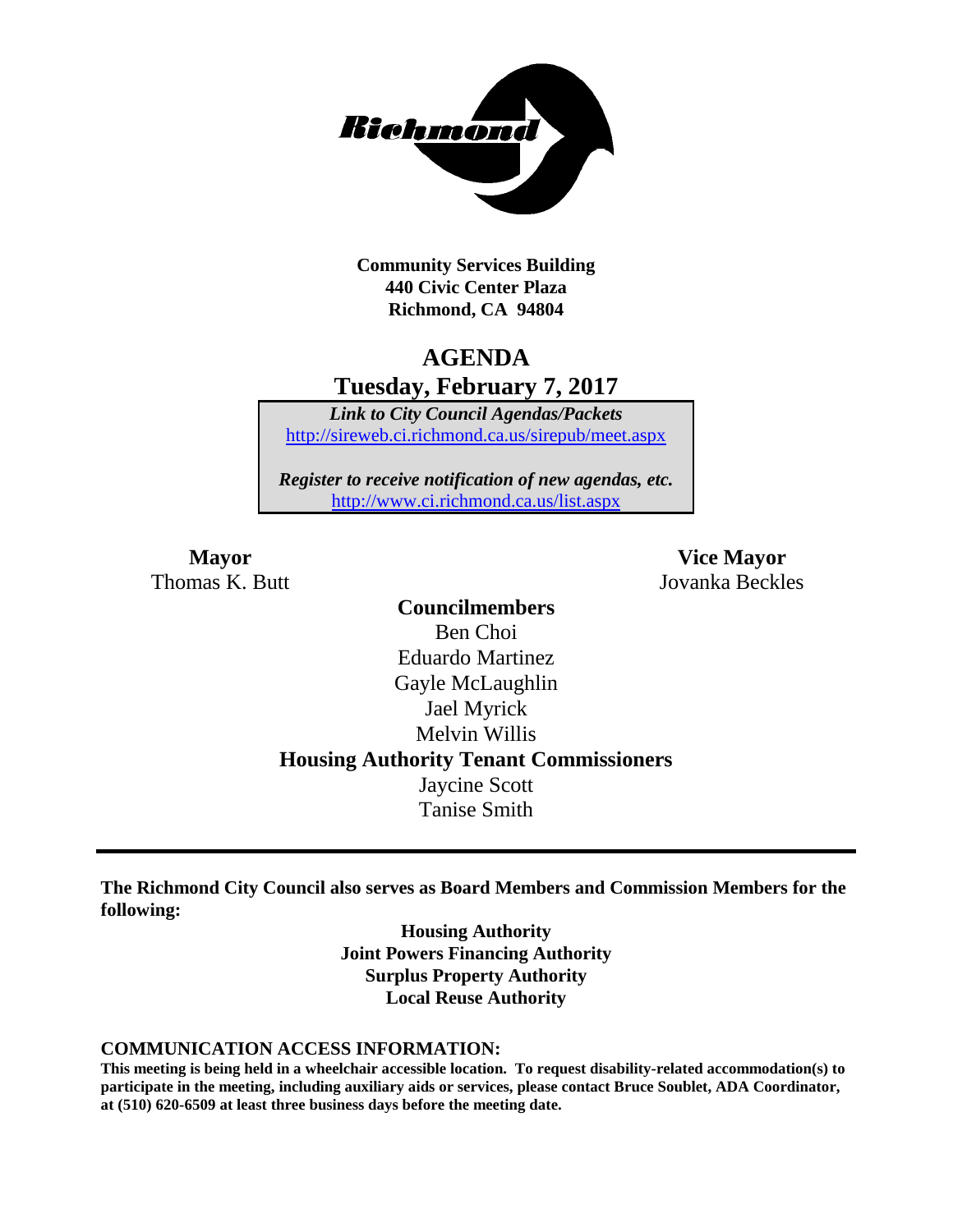# **MEETING PROCEDURES**

The City of Richmond encourages community participation at its City Council meetings and has established procedures that are intended to accommodate public input in a timely and time-sensitive way. As a courtesy to all members of the public who wish to participate in City Council meetings, please observe the following procedures:

**PUBLIC COMMENT ON AGENDA ITEMS:** Anyone who desires to address the City Council on items appearing on the agenda must complete and file a pink speaker's card with the City Clerk **prior** to the City Council's consideration of the item. Once the City Clerk has announced the item, no person shall be permitted to speak on the item other than those persons who have submitted their names to the City Clerk. Your name will be called when the item is announced for discussion. **Each speaker will be allowed up to TWO (2) MINUTES to address the City Council on NON-PUBLIC HEARING items listed on the agenda. Speakers are allowed up to THREE (3) minutes on PUBLIC HEARING items.**

**OPEN FORUM FOR PUBLIC COMMENT:** Individuals who would like to address the City Council on matters not listed on the agenda or on items remaining on the consent calendar may do so under Open Forum. All speakers must complete and file a pink speaker's card with the City Clerk **prior** to the commencement of Open Forum. The amount of time allotted to individual speakers shall be determined based on the number of persons requesting to speak during this item. **The time allocation for each speaker will be as follows:** 15 or fewer speakers, a maximum of 2 minutes; 16 to 24 speakers, a maximum of 1 and one-half minutes; and 25 or more speakers, a maximum of 1 minute.

### **SPEAKERS ARE REQUESTED TO OCCUPY THE RESERVED SEATS IN THE FRONT ROW BEHIND THE SPEAKER'S PODIUM AS THEIR NAME IS ANNOUNCED BY THE CITY CLERK.**

**CONSENT CALENDAR:** Consent Calendar items are considered routine and will be enacted, approved or adopted by one motion unless a request for removal for discussion or explanation is received from the audience or the City Council. A member of the audience requesting to remove an item from the Consent Calendar must first complete a speaker's card and discuss the item with a City staff person who has knowledge of the subject material, prior to filing the card with the City Clerk and **prior** to the City Council's consideration of Agenda Review. An item removed from the Consent Calendar may be placed anywhere on the agenda following the City Council's agenda review.

**CONDUCT AT MEETINGS:** Richmond City Council meetings are limited public forums during which the City strives to provide an open, safe atmosphere and promote robust public debate. Members of the public, however, must comply with state law, as well as the City's laws and procedures and may not actually disrupt the orderly conduct of these meetings. The public, for example, may not shout or use amplifying devices, must submit comment cards and speak during their allotted time, may not create a physical disturbance, may not speak on matters unrelated to issues within the jurisdiction of the City Council or the agenda item at hand, and may not cause immediate threats to public safety.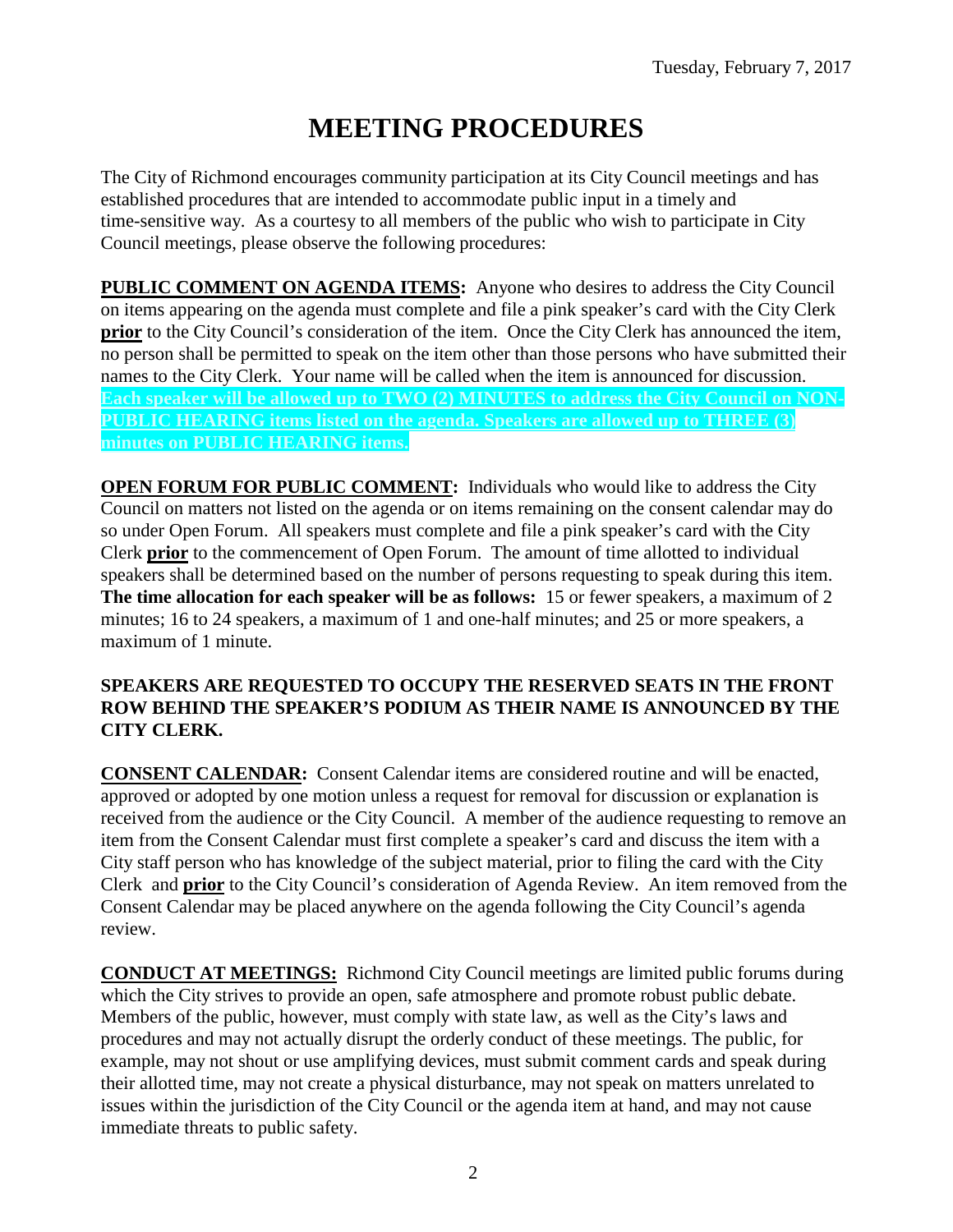**CITY HARASSMENT POLICY:** The City invites public comment and critique about its operations, including comment about the performance of its public officials and employees, at the public meetings of the City Council and boards and commissions. However, discriminatory or harassing comments about or in the presence of City employees, even comments by third parties, may create a hostile work environment, if severe or pervasive. The City prohibits harassment against an applicant, employee, or contractor on the basis of race, religious creed, color, national origin, ancestry, physical disability, medical condition, mental disability, marital status, sex (including pregnancy, childbirth, and related medical conditions), sexual orientation, gender identity, age or veteran status, or any other characteristic protected by federal, state or local law. In order to acknowledge the public's right to comment on City operations at public meetings, which could include comments that violate the City's harassment policy if such comments do not cause an actual disruption under the Council Rules and Procedures, while taking reasonable steps to protect City employees from discrimination and harassment, City Boards and Commissions shall adhere to the following procedures. If any person makes a harassing remark at a public meeting that violates the above City policy prohibiting harassment, the presiding officer of the meeting may, at the conclusion of the speaker's remarks and allotted time: (a) remind the public that the City's Policy Regarding Harassment of its Employees is contained in the written posted agenda; and (b) state that comments in violation of City policy are not condoned by the City and will play no role in City decisions. If any person makes a harassing remark at a public meeting that violates the above City policy, any City employee in the room who is offended by remarks violating the City's policy is excused from attendance at the meeting. No City employee is compelled to remain in attendance where it appears likely that speakers will make further harassing comments. If an employee leaves a City meeting for this reason, the presiding officer may send a designee to notify any offended employee who has left the meeting when those comments are likely concluded so that the employee may return to the meeting. The presiding officer may remind an employee or any council or board or commission member that he or she may leave the meeting if a remark violating the City's harassment policy is made. These procedures supplement the Council Rules and Procedures relating to disruption of orderly conduct at Council meetings.

Any law enforcement officer on duty or whose service is commanded by the presiding officer shall be Sergeant-at-Arms of the Council meetings. He/she, or they, shall carry out all orders and instructions given by the presiding officer for the purpose of maintaining order and decorum at the Council meetings (City Council Rules of Procedure and Order Section III F, RMC Section 2.12.030).

**\*\*\*\*\*\*\*\*\*\*\*\*\*\*\*\*\*\*\*\*\*\*\*\*\*\*\*\*\*\*\*\*\*\*\*\*\*\*\*\*\*\*\*\*\*\*\*\*\*\*\*\*\*\*\*\*\*\***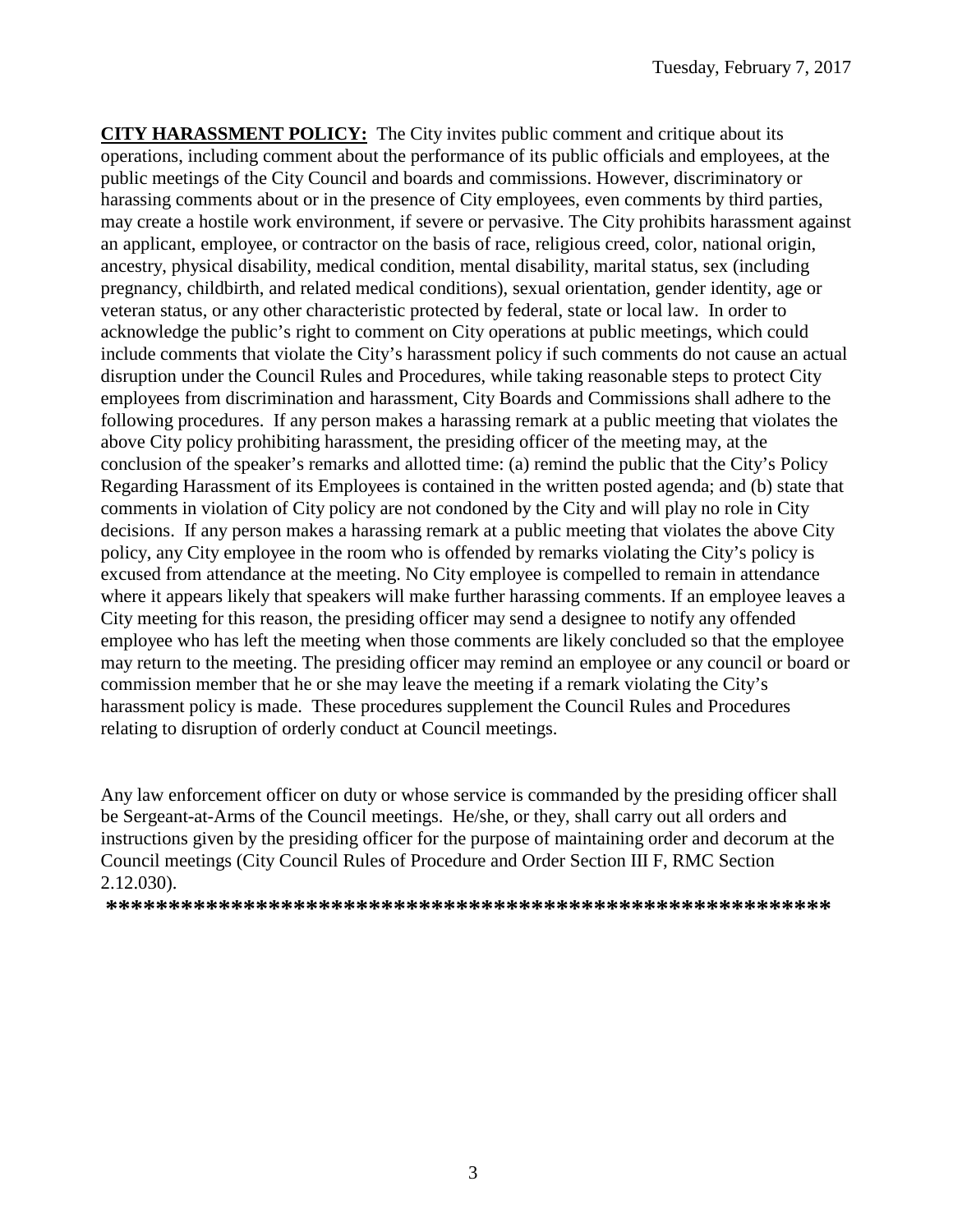# **OPEN SESSION TO HEAR PUBLIC COMMENT BEFORE CLOSED SESSION**

5:00 p.m.

### **A. ROLL CALL**

#### **B. PUBLIC COMMENT BEFORE CLOSED SESSION**

#### **C. ADJOURN TO CLOSED SESSION**

# **CLOSED SESSION**

Shimada Room of the Community Services Building

#### **CITY COUNCIL**

PUBLIC EMPLOYEE PERFORMANCE EVALUATION (Government Code Section 54957.6):

Title: City Clerk

CONFERENCE WITH REAL PROPERTY NEGOTIATOR (Government Code Section 54956.8):

Property: Parcel FM, Marina Bay Agency negotiators: Bill Lindsay, Richard Mitchell Negotiating party: Orton Development Under negotiation: Price and terms of payment

CONFERENCE WITH LEGAL COUNSEL - EXISTING LITIGATION (Subdivision [a] of Government Code Section 54956.9):

Upstream vs. City of Richmond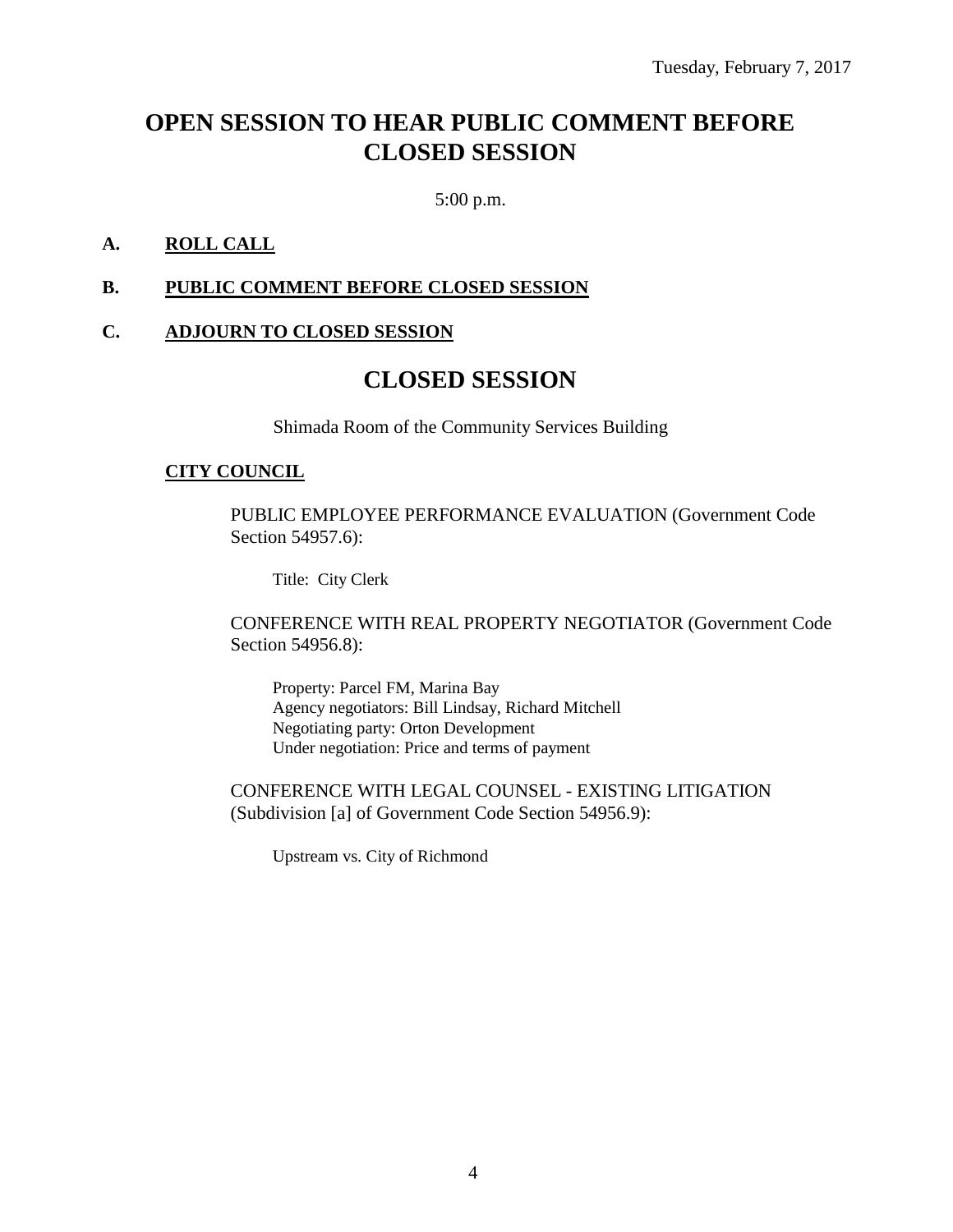# **REGULAR MEETING OF THE RICHMOND CITY COUNCIL**

6:30 p.m.

- **A. PLEDGE TO THE FLAG**
- **B. ROLL CALL**
- **C. STATEMENT OF CONFLICT OF INTEREST**
- **D. AGENDA REVIEW**

# **E. REPORT FROM THE CITY ATTORNEY OF FINAL DECISIONS MADE DURING CLOSED SESSION**

- **F. REPORT FROM THE CITY MANAGER**
- **G. OPEN FORUM FOR PUBLIC COMMENT**

#### **H. CITY COUNCIL CONSENT CALENDAR**

- **H-1.** APPROVE a contract with Community Violence Solutions for the continuation of services by on-site advocates at the Family Justice Center to assist victims of domestic violence and sexual violence, and human trafficking, in an amount not to exceed \$86,066 and for the period January 1, 2017, to December 31, 2017 - Police Department (Chief Allwyn Brown 621-1802).
- **H-2.** APPROVE a two-year, grant-funded, sole-source contract with the Richmond Community Foundation, in connection with the California Board of State and Community Corrections (BSCC) Strengthening Law Enforcement and Community Relations grant program, in the amount of \$85,000 per year, to provide fiscal agent services for funding to non-profit service providers supporting the Ceasefire program - Police Department (Allwyn Brown 621- 1802).
- **H-3.** ADOPT a resolution authorizing the acceptance and appropriation of funds from the United States Department of Homeland Security/Federal Emergency Management Agency (DHS/FEMA) FY 2016 Port Security Grant Program in the amount of \$200,969, divided between a FEMA award of 75% (\$150,727) and a City of Richmond cost share of 25% (\$50,242), to support continuing implementation of the Marine Emergency Response Program - Fire Department (Chief Adrian Sheppard 307-8041).
- **H-4.** ADOPT a resolution ordering the preparation of the Engineer's Report for Fiscal Year 2017-2018 regarding improvements and costs for the Hilltop Landscape Maintenance District - Infrastructure Maintenance and Operations Department (Tim Higares 231-3008).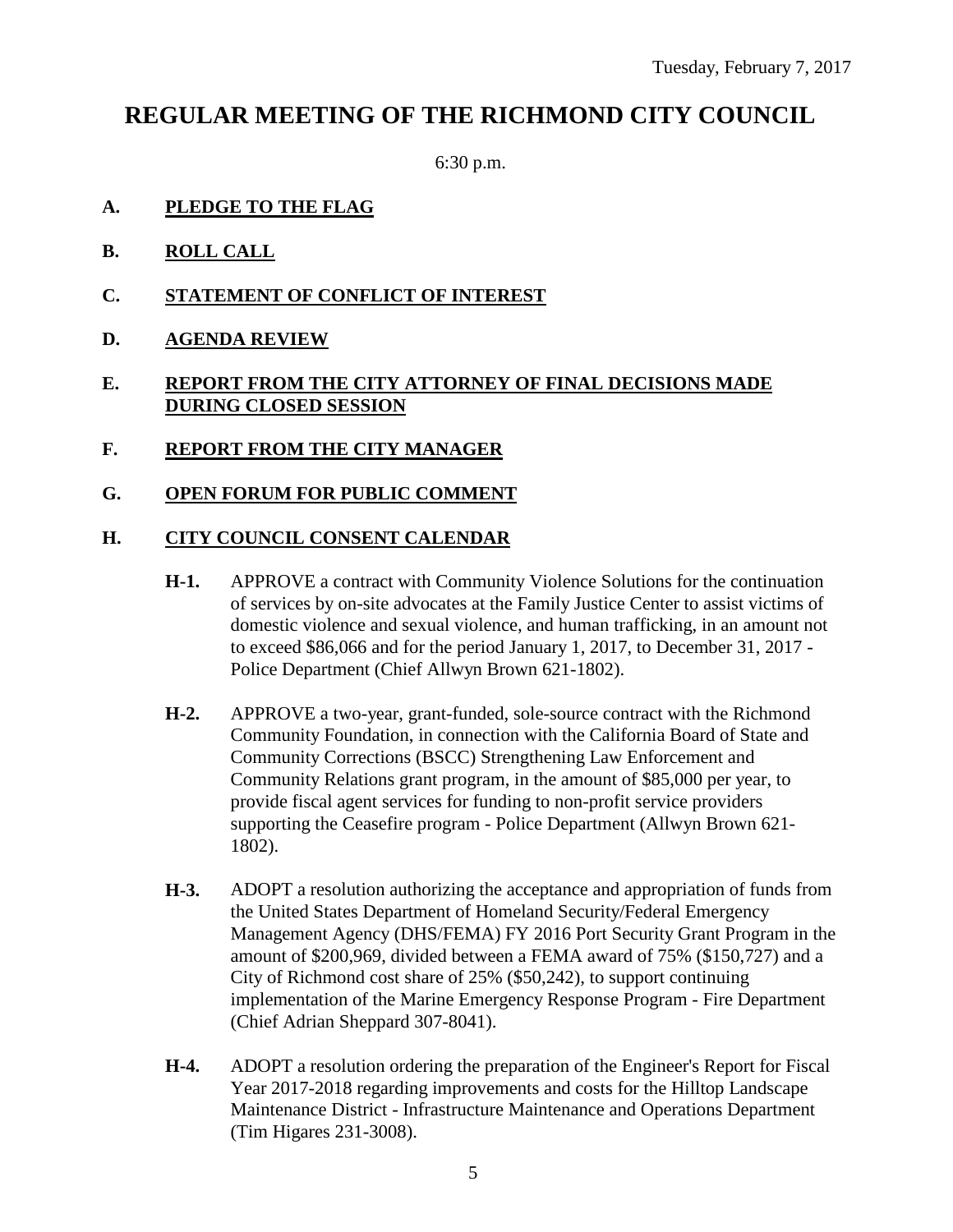- **H-5.** ADOPT a resolution ordering the preparation of the Engineer's Report for Fiscal Year 2017-2018 regarding improvements and costs for the Marina Bay Landscape and Lighting Maintenance District - Infrastructure Maintenance and Operations Department (Tim Higares 231-3008).
- **H-6.** APPROVE a contract with Robertson Industries, Inc. for playground rubberized safety surfacing repairs at La Moine Park, Nevin Park, Southside Park, Burg Park and Barbara & Jay Vincent Park in an amount not to exceed \$32,824.00. The contract term will be from February 8, 2017, to June 30, 2017 - Infrastructure Maintenance and Operations Department (Tim Higares 231-3008).
- **H-7.** APPROVE a sole-source, Environmental and Community Investment Agreement (ECIA) -funded contract with the Richmond Community Foundation to provide and manage a series of capacity building trainings for Richmond-serving nonprofits in an amount not to exceed \$25,000 for a term commencing February 8, 2017, and ending June 30, 2018 - City Manager's Office (Bill Lindsay/LaShonda White 620-6512).
- **H-8.** ADOPT an ordinance (second reading) adding Chapter 14.56 to the Richmond Municipal Code (RMC) to establish a Neighborhood Permit Parking Program (NPP) that is intended to provide parking restrictions in residential communities located near major employers, colleges, medical institutions and those impacted by commuter spillover parking - City Manager's Office (Bill Lindsay 620- 6512/Denée Evans 621-1718).
- **H-9.** ADOPT an ordinance (second reading) amending Richmond Municipal Code Sections 9.20.150 and 9.20.155 to update the solid waste collection rates to reflect: (1) an annual Consumer Price Index rate adjustment of three percent (3.00%) that will go into effect on January 1, 2017; and (2) approval of \$.12 per month surcharge on residential accounts resulting from the high 2016 bulky item participation rate that exceeded the 2016 bulky item program budget - City Manager's Office (Bill Lindsay 620-6512). **This item was continued from the January 17, 2017, meeting.**
- **H-10.** APPROVE the minutes of the regular City Council meetings held Tuesday, December 6, December 20, 2016, and January 17, 2017 - City Clerk's Office (Pamela Christian 620-6513).

# **I. RESOLUTIONS**

**I-1.** ADOPT a resolution in opposition to the closure of the United States Post Office at 1025 Nevin Avenue, and direct the city manager to draft a letter on behalf of the City of Richmond - Councilmember Eduardo Martinez (620-6593).